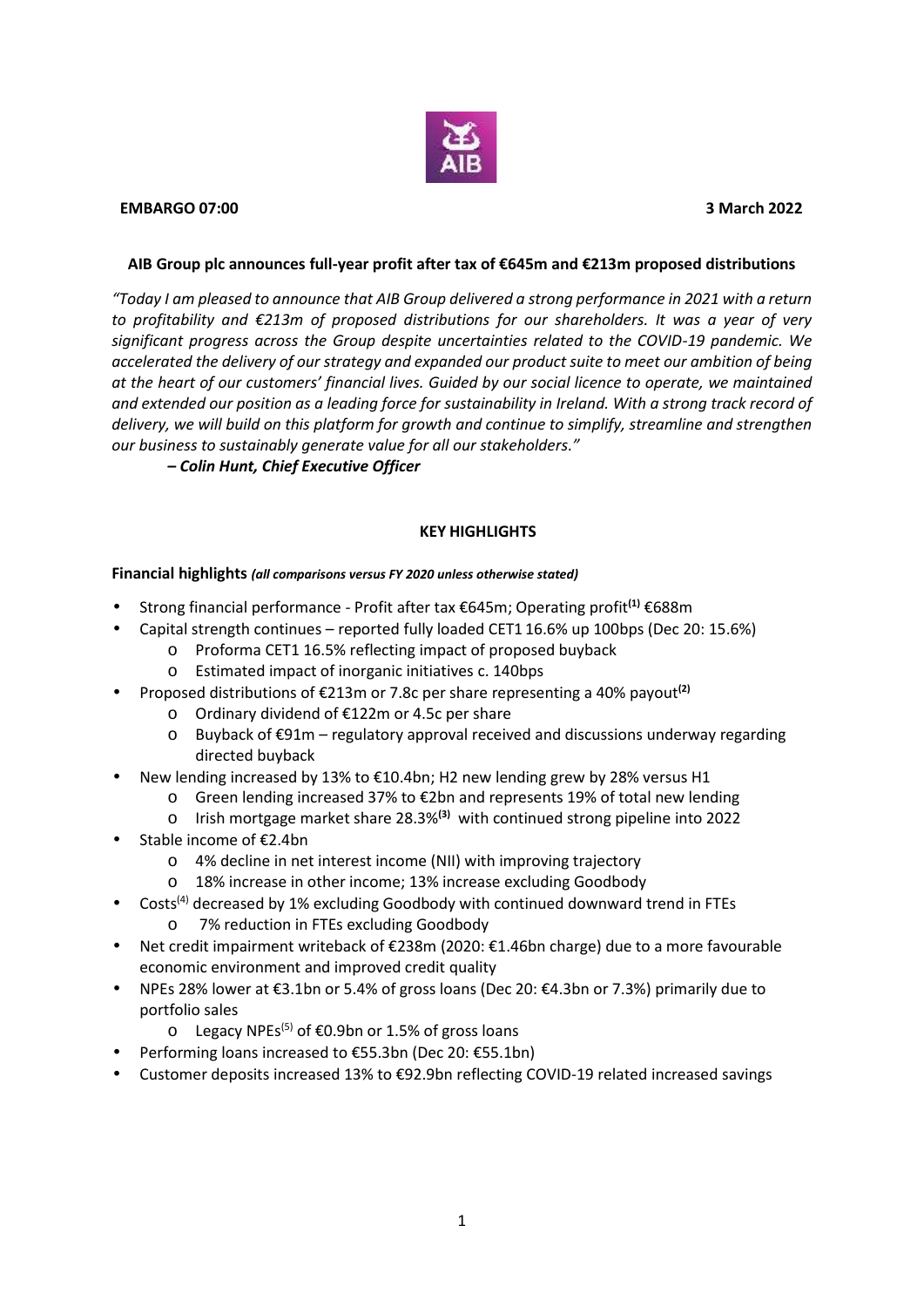# **Strategic highlights and outlook**

- Delivering on our Strategy 2023 to fill product gaps and generate €230m of cost savings
	- 35% of targeted cost savings complete
- Strengthened mortgage propositions in all channels
	- Green mortgage products available across all three brands
	- Maintained position as Ireland's largest mortgage provider
	- Inorganic initiatives enhance product suite and provide revenue diversification
		- Agreed Ulster Bank loan book acquisition positions AIB as No 1 bank for corporate banking
- Significant corporate development activity in 2021
	- Completed acquisition of Goodbody, a leading provider of wealth management, corporate finance and capital markets services
	- Agreed sale of c. £0.6bn GB SME loan book, to deliver €35m annualised cost-savings
	- Agreed acquisition of Ulster Bank corporate and commercial loans, subject to CCPC approval
	- Agreed JV with Great-West LifeCo to provide life, pension and investment solutions
- Independently recognised sustainability leader
	- Environment doubled climate action fund to €10bn; €750m green bond issuance
	- Social €800m social housing fund; social bond framework launched
	- Governance  $1^{st}$  in Ireland and  $11^{th}$  in Europe in the EWOB Gender Diversity Index
- Over €300m p.a. investment providing modern, resilient and secure digital technology
	- 1.85m digitally-active customers embracing new ways of banking and payment methods; No 1 Irish banking app
	- 218% increase in digital wallet payments compared to pre-pandemic 2019 levels, with the value of these payments increasing by 382% over the same period
	- Leading payments providers across AIB, AIB Merchant Services and Payzone
	- Strategic progress coupled with favourable economic backdrop provides platform for growth
- Well-positioned to deliver on 2023 medium-term targets:
	- **Focused cost**<sup>(4)</sup> discipline Absolute cost base of <€1.475bn
	- **Appropriate capital target** CET1**(6)** of >13.5%
		- **Deliver sustainable returns** RoTE**(7)** of >9%

## **FINANCIAL PERFORMANCE**

The fundamentals of the Group remain strong and in 2021 we delivered a return to profitability with solid income performance and focused cost management. Profit after tax of €645m was recorded in 2021 and included a net credit impairment writeback of €238m offset by exceptional items of €318m.

Net interest income (NII) of €1,794m (2020: €1,872m) reduced by 4%, reflecting a moderate decline for the full year as guided. The impact of the negative interest rate environment, lower average loan volumes and excess liquidity remained. During 2021 we expanded our negative deposit pricing strategy and at December 2021 c. €12bn deposits were at negative rates, up from €4.7bn at December 2020. A net funding benefit of €65m, from €10bn of TLTRO**(8)** drawn down, was recognised in NII in 2021.

The structure of our balance sheet is geared towards higher interest rates in our core markets of ROI and UK. A sensitivity analysis of the Group's banking book to an immediate and sustained 100bps increase in interest rates shows a potential increase in NII of €272m. The table below outlines the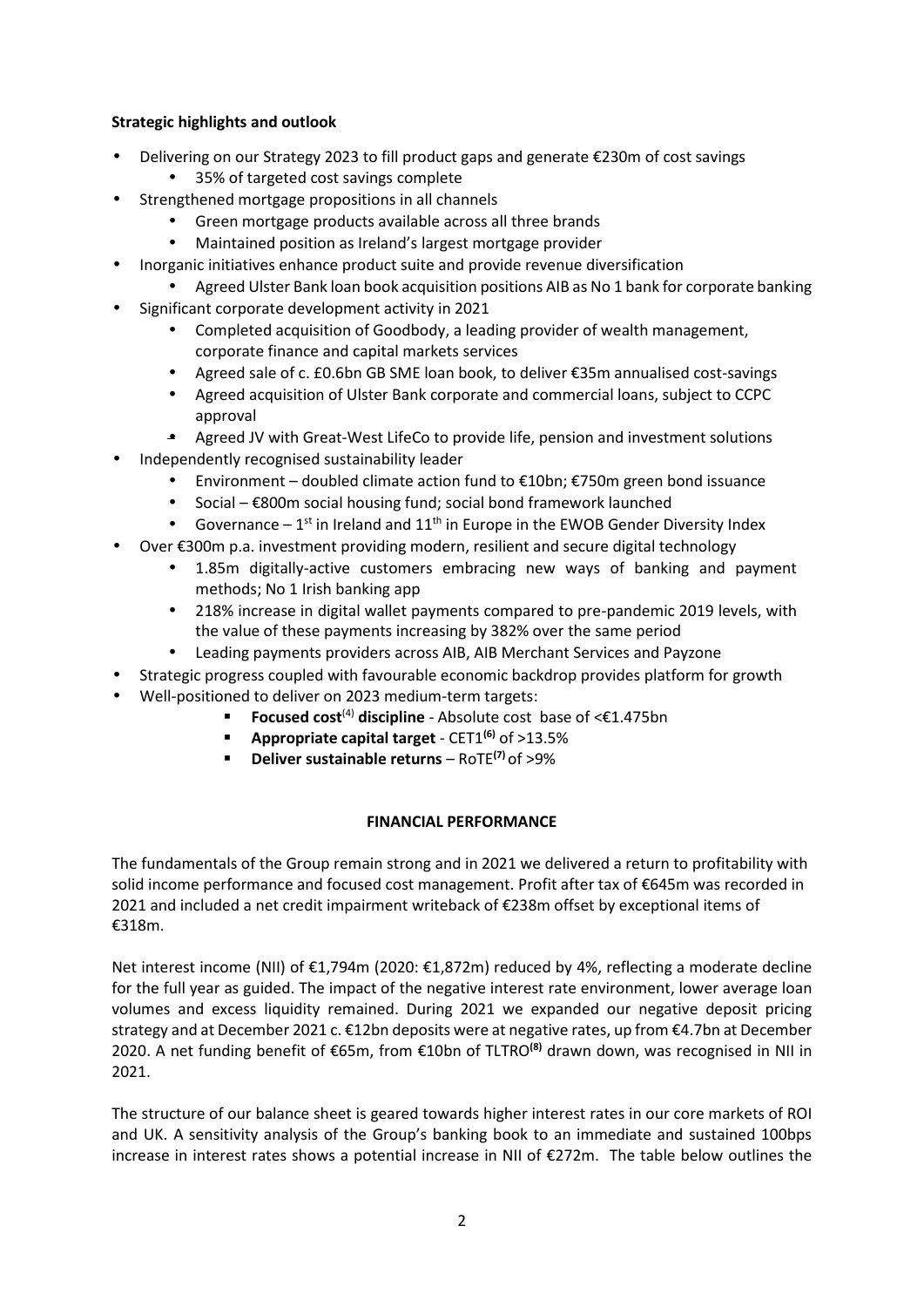sensitivity to an immediate and sustained movement in interest rates, in terms of the impact on NII on a forward-looking basis over a twelve month period, assuming no change in the balance sheet.

| NII Sensitivity as at Dec 2021 (€m) | $-100bps$ | $+25$ bps | $+50bps$ | $+100$ bps |
|-------------------------------------|-----------|-----------|----------|------------|
| Euro                                | (193)     | 13        | 33       | 195        |
| <b>Sterling</b>                     | (59)      | 14        | 29       | 57         |
| Other (mainly US\$)                 | (20)      | 5         | 10       | 20         |
| Total                               | (272)     | 32        | 72       | 272        |

Net interest margin (NIM) for FY 2021 was 1.58% (2020: 1.94%). The Q4 2021 exit NIM was 1.41% excluding the net TLTRO funding benefit recognised in Q4. The distortionary impact of excess liquidity grossing up the balance sheet has led to a material decline in reported NIM over recent periods and represents 29bps of the 36bps NIM decline in 2021.

Other income increased by 18% to €590m (2020: €499m) and includes €24m for Goodbody. Net fee and commission income increased by 21% to €480m (2020: €395m) predominantly as a result of higher transaction volumes from the recovery in economic activity and changes in customer behaviour. Other income also included income from equity investments and realisations of cashflows on restructured loans.

Our programme to generate €230m cost savings by 2023 progressed significantly in 2021 with 35% of 2021-2023 targeted cost savings completed.

Costs<sup>(4)</sup> in 2021 were  $\epsilon$ 1,534m (2020:  $\epsilon$ 1,527m) and excluding the impact of Goodbody decreased by 1%. On the same basis FTE employee numbers reduced by 7%. A reduction in general and administration expenses was offset by increased depreciation as anticipated.

With a more favourable economic environment, there was a net credit impairment writeback in FY 2021 of €238m (2020: €1.46bn charge) reflecting improved credit quality and updated macroeconomic assumptions, partially offset by management post-model adjustments. Asset quality remains a priority and we continue to carefully manage the loan book, particularly in the sectors which were most impacted by COVID-19 restrictions.

Regulatory costs and bank levies increased to €162m in 2021 (2020: €115m) and relate to the Single Resolution Fund (SRF), the Deposit Guarantee Scheme (DGS), the Bank levy and other regulatory levies and charges. The increase was due to higher levels of deposits which impacted both DGS and SRF fees along with an SRF provision following a review of the liabilities due.

Exceptional items in the year were €318m and predominantly related to restructuring costs and provisions associated with legacy issues.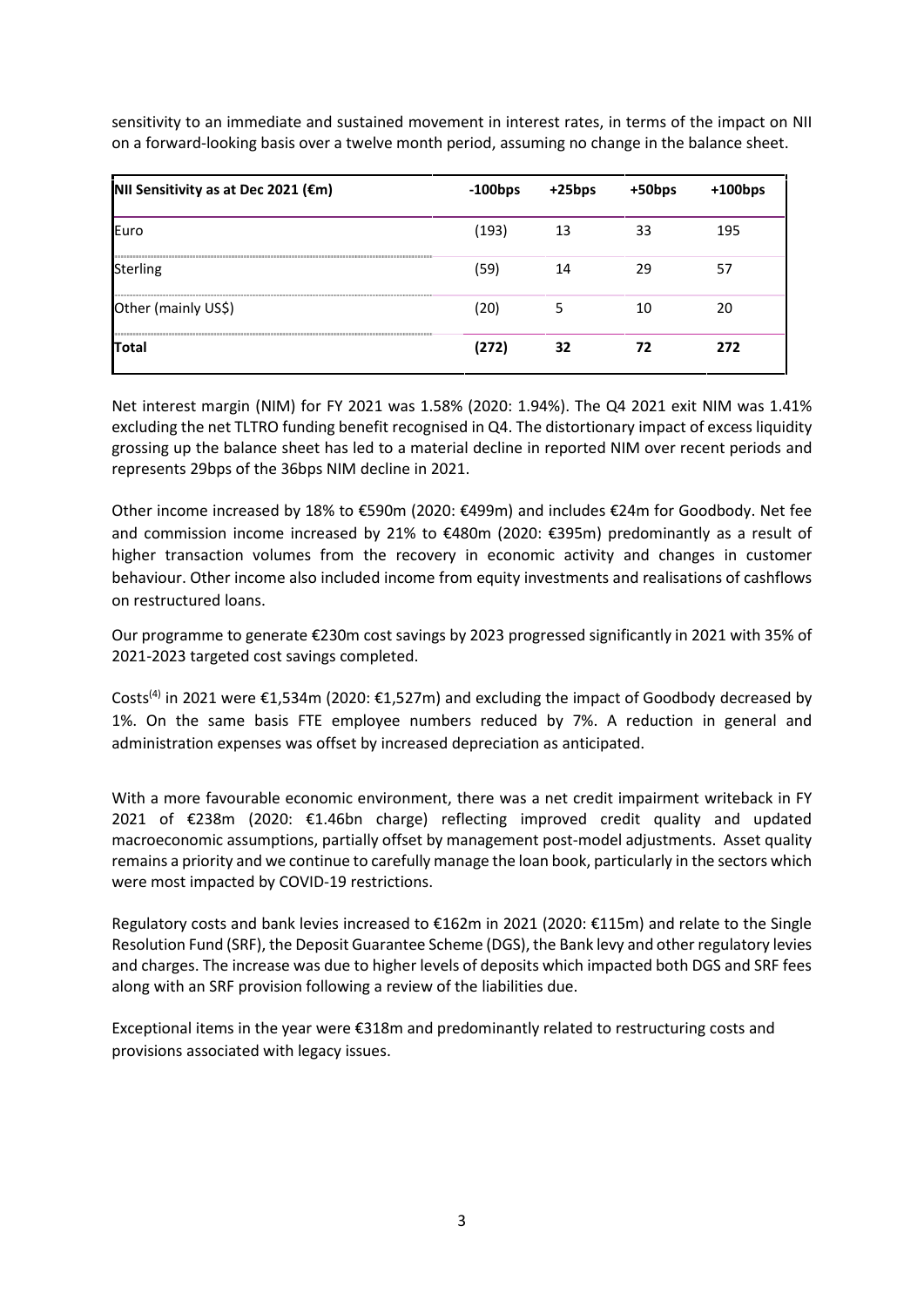#### **CUSTOMER LOANS**

Gross loans decreased to €58.4bn (Dec 2020: €59.4bn) primarily due to portfolio sales and redemptions slightly exceeding new lending. The Group's performing loan book increased marginally to €55.3bn (Dec 20: €55.1bn).

Total new lending increased 13% to €10.4bn (2020: €9.2bn) with a strong second half in which new lending grew by 28% versus H1 2021.

The mortgage market in Ireland performed strongly in 2021 with total market drawdowns of €10.5bn**(3)** up 25% from €8.4bn in 2020. New mortgage lending in our ROI business was up 26% in 2021 with a market share of 28.3%. With strengthened propositions across our different brands and channels, we are well positioned to benefit from a growing mortgage market over the coming years.

The impact of COVID-19 restrictions in 2021 continued to weigh on consumer credit demand and contributed to a 5% decline in new consumer lending. We expect a reversal of this trend with some positive indicators already in evidence in early 2022.

New lending in Capital Markets increased by 33%, driven by an increase in property, energy and corporate lending. Reflective of the improved economic environment, the outlook is favourable for the corporate sector, particularly given the low level of leverage and opportunities for growth. Sentiment in the SME sector has been mixed over recent periods. New commercial lending to the sector was down 3% in 2021 although Q4 showed strong growth of over 26% on the previous quarter.

In the UK, new lending was down with increased new mortgage lending offset by a reduction in commercial lending as we exited the GB SME market.

We continue to support our customers as we collectively tackle the challenges of climate change. In 2021, green and transitional lending was up 37% to €2.0bn and accounted for 19% of total new lending whilst our green mortgage products represented 23% of new mortgage lending.

In 2021, NPEs decreased by 28% to €3.1bn (5.4% gross loans) from €4.3bn (7.3% of gross loans) at December 2020. This decrease reflects €1bn of portfolio sales of long-term default NPEs and €0.7bn redemptions partly offset by €0.5bn net flow to NPEs. Reducing NPEs to our target of c. 3% remains a priority. Legacy NPEs**(5)** represent 1.5% of gross loans (€0.9bn) and are predominantly mortgages in long-term default. Non-legacy NPEs are primarily in sectors which were impacted by COVID-19 restrictions and have a higher propensity to cure particularly as the economic environment recovers. Given our track record and composition of NPEs, we remain confident of achieving our c. 3% target by 2023.

In terms of the outlook for loan book growth we expect a +5% CAGR for gross loans over the period to 2024.

# **FUNDING & CAPITAL**

Strong funding and capital ensure AIB is well positioned for sustainable growth. Customer deposits of €92.9bn increased 13% from €82.0bn at December 2020 as COVID-19 pandemic-related savings continued to accumulate. This increase, together with €10bn TLTRO, contributed to higher cash held at the CBI of €35.2bn and BOE of €6.6bn. The Group continues to have strong funding and liquidity ratios with an LDR of 61%, LCR of 203% and NSFR of 160% at December 2021.

In May 2021 we issued our second green bond, raising €750m, the proceeds of which will contribute to the financing of projects with clear environmental and climate change benefits. This issue brought the total quantum of MREL<sup>(9)</sup> eligible instruments to  $\epsilon$ 6.6bn and provides capacity for increases in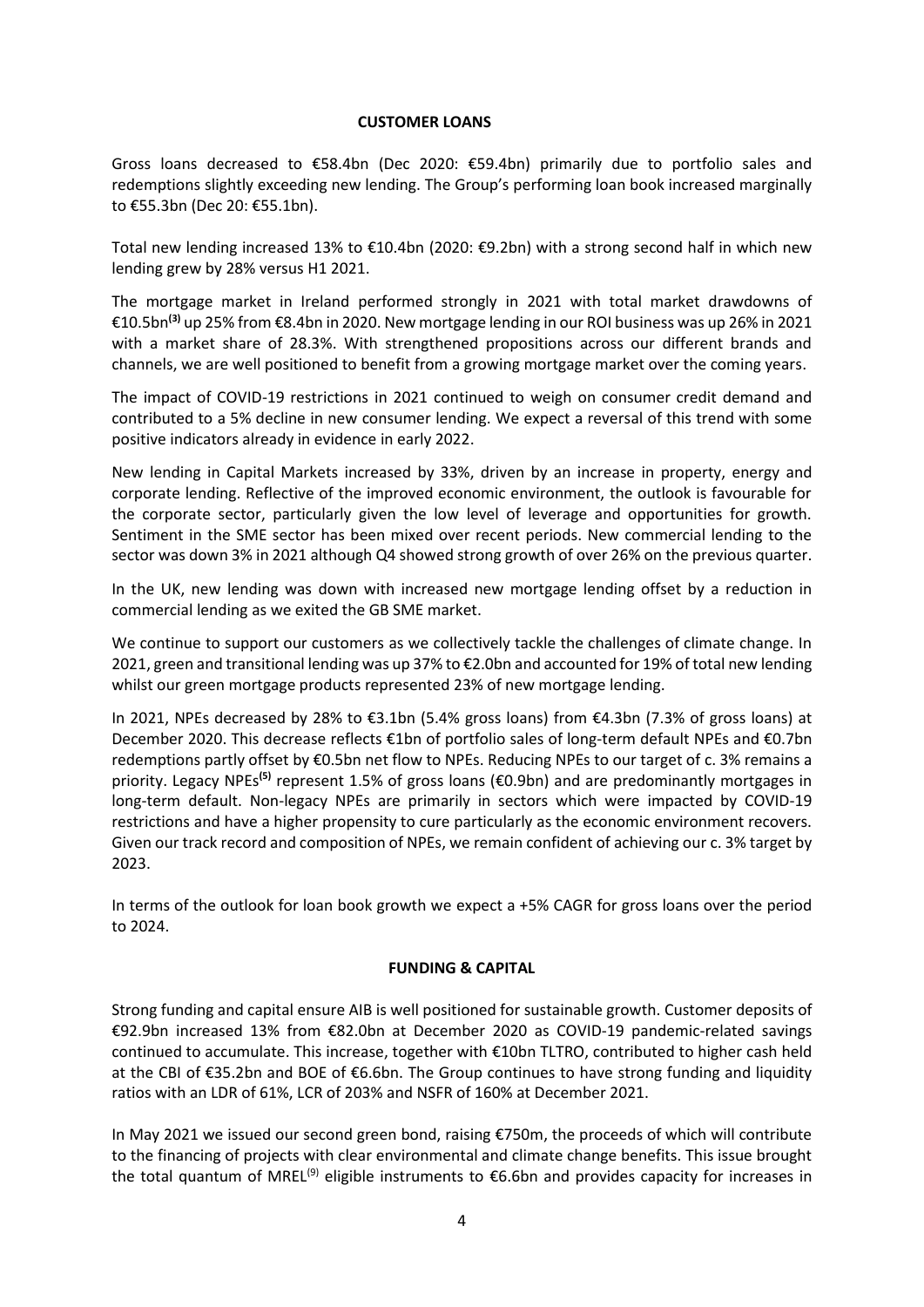RWAs. The Group's MREL ratio at December 2021 was 31.9% of RWAs which is ahead of our intermediate target of 27.1% of RWAs for 1 January 2022. On average we expect to issue 2-3 debt issuances per annum.

Moody's upgraded AIB Group plc senior rating to Baa1 from Baa2 following the publication of their updated banks methodology with the stable outlook reaffirmed. Fitch revised the outlook to stable (from negative) and reaffirmed their ratings in October 2021. Similarly S&P reaffirmed ratings in January 2022. AIB continues to be rated investment grade across all three rating agencies.

Capital remains robust and ahead of minimum requirements of 10.2%. The fully loaded CET1 at December 2021 was 16.6%, up 100bps (Dec 20: 15.6%). The main drivers of the CET1 increase were profit (+120bps) and calendar provisioning (+30bps) offset by the acquisition of Goodbody (-20bps), proposed dividend (-20bps) and other capital adjustments (-10bps). The proforma capital impact of the proposed share buyback is c. 15bps which reduces the fully loaded CET1 ratio to 16.5% from the reported 16.6%.

## **Shareholder distributions**

In line with our policy of a 40-60% payout, an ordinary cash dividend of €122m (4.5c per share) has been proposed and regulatory approval received for a buyback of shares of €91m. Together distributions of €213m are proposed representing 40% of attributable earnings. The resumption of distributions is an important milestone and we will seek to establish a sustainable and progressive ordinary cash dividend while maintaining optionality for buybacks.

# **STRATEGY & SUSTAINABILITY**

## **Strategic progress**

2021 was a year of significant strategic progress and achievements despite the uncertainties related to the COVID-19 pandemic. With clarity of strategy we quickly moved to implement our transformation programme to generate costs savings of €230m by 2023 with 35% achieved by end 2021. Progress was made across all initiatives including the agreed sale of c. £0.6bn GB SME loans delivering €35m annualised cost-savings, enhancing end-to-end credit management, 21 branch amalgamations, a further reduction in our head office footprint and improved efficiency through digitalisation, change delivery and legacy simplification.

We further accelerated our strategy through inorganic initiatives to fill product gaps and enhance our customer offering with a wider suite of products and services while diversifying revenue.

Corporate development activity in 2021, included:

- Completed acquisition of Goodbody, a leading Irish provider of wealth management, corporate finance and capital market services into AIB Group
- Agreed purchase of c. €3.7bn Ulster Bank corporate and commercial loans, subject to CCPC approval
- Agreed joint venture with Great-West LifeCo's subsidiary Canada Life to provide life, pension and investment solutions, CBI licence process underway and CCPC approval received
- Agreed joint venture with Autolease Fleet Management, trading as NIFTI, to provide car leasing solutions for business and personal customers supporting them in the transition to a lower carbon future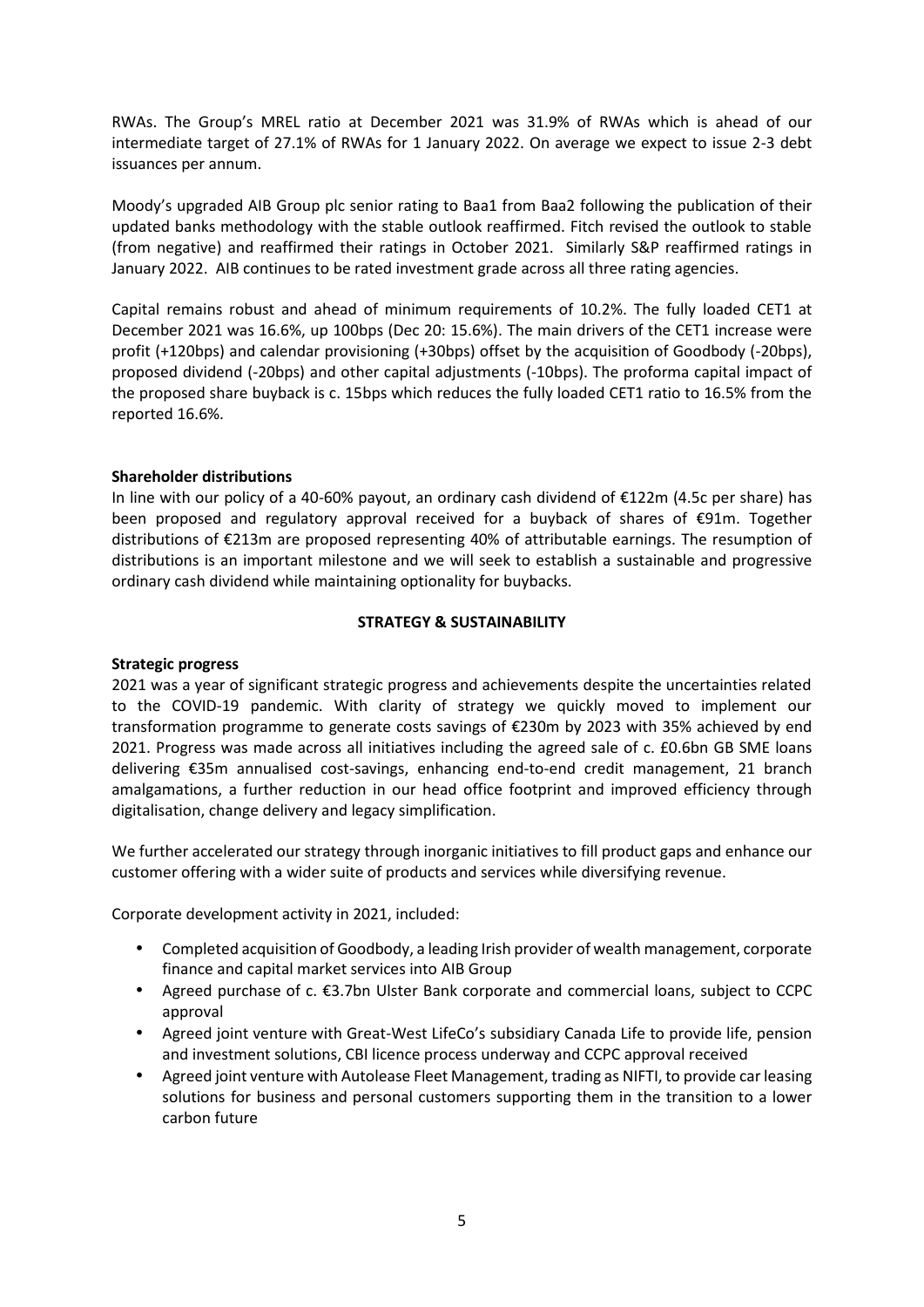The strategic progress made in 2021 together with a favourable economic backdrop provides a platform for growth and the achievement of our medium-term 2023 targets:

- Focused cost discipline **Absolute cost(4) base of <€1.475bn**
- Appropriate capital target **CET1(6) of >13.5%**
- Deliver sustainable returns **RoTE(7) of >9%**

# **Sustainability**

Progressing our Sustainability agenda is a strategic priority for AIB. We continue to play our part to ensure a greener tomorrow by backing those building it today. The summary below shows some of the highlights of 2021 across each of the ESG categories/criteria:

# *Environment*

- Net zero commitment in own operations (Scope 1 and Scope 2) by 2030; Net zero ambition in customer loan portfolio (ex-agriculture) by 2040, including agriculture by 2050
- Raised €750 million in our second green bond issuance
- Total green lending €2.0bn in 2021; 19% of new lending, with climate action fund doubled to €10bn by 2023
- Green mortgage propositions across all brands and further enhanced our green consumer loan
- Developed internalscience based targets covering 63% of loan book and commitment to disclose in 2022
- Continued to embed climate risk management into operating model, including quantification of physical and transition risk in key portfolios, as well as bank wide training on climate risks and opportunities
- Our scope 1 and 2 emissions have reduced by 71% since 2009 and were down 19% in 2021

## *Social*

- Published Social Bond Framework aligned to International Capital Market Association ("ICMA") Social Bond Principles 2020
- Supporting development of 3,000 social housing units as part of new €500m fund bringing total to €800m; €300m allocated
- Renewed our partnership with Food Cloud to 2023, with further investment of €1.5m
- AIB Together Community partnerships / fundraising of c.  $£10m$
- Future of Work programme defining our return to office approach in the short and medium terms
- In 2021 AIB supported over 3,700 vulnerable customers and opened over 21,000 basic bank accounts, up from c. 17,000 in 2020
- Future Sparks Programme launched an online programme for post-primary school consisting of subjects including financial wellness with 327,000 students participating

## *Governance*

- AIB has been included in the S&P Global Sustainability Yearbook 2022 (companies must be within the top 15% of their industry to be included) (10)
- New Executive Committee Group Sustainability Committee introduced in addition to the existing Board-level Sustainable Business Advisory Committee to ensure integration of sustainability strategy and implementation
- Multi-year Sustainability Programme in train to deliver on AIB's ESG strategic ambition, our commitments and regulatory expectations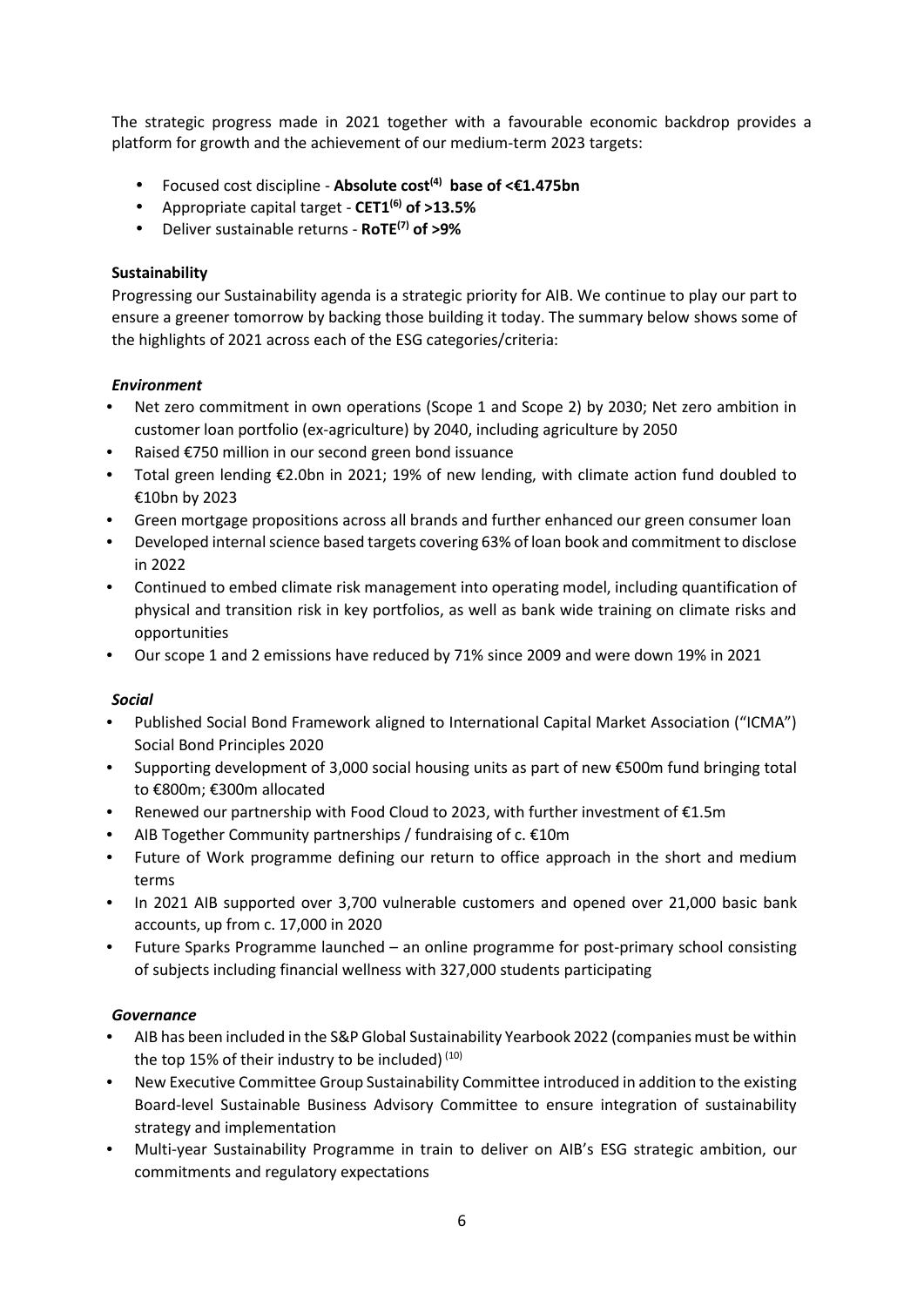- ESG training provided at Board, Executive and employee level
- Gender balance at Board and Executive Committee & AIB ranked first in Ireland, and 11th in Europe in the EWOB Gender Diversity Index Report<sup>(11)</sup>
- Launched the AIB Sustainable Lending Framework, which outlines clear criteria by which we will report our green, transitional and social lending which is published externally
- Developed an enhanced ESG risk assessment for borrowers in sectors more exposed to climate risk
- First Irish company to have committed to use World Economic Forum Stakeholder Capitalism metrics in our reporting and first disclosures in 2021 annual report
- AIB signed up to the Net Zero Banking Alliance, Equator Principles and UN Global Compact in 2021

For more information please see the Detailed Sustainability Report on our website (aib.ie/sustainability).

# **OUTLOOK & GUIDANCE**

Notwithstanding the current increased geopolitical risk and global uncertainty, 2022 is forecast to be another strong year of growth for the Irish economy.

With this favourable domestic economic backdrop and the strategic progress made in 2021, AIB entered 2022 with a strong business pipeline. This momentum together with ourrobust balance sheet, digital capability and scale of franchise, position us well to build on our platform for growth with estimated loan book CAGR of c. 5% to 2024. We are cognisant ofthe challenge of inflationary pressures and the uncertainty and timing of movements in interest rates.

Our priorities in 2022 include loan book growth to support our customers and the economy, progressing our cost savings programme, completing and integrating inorganic initiatives and closing out legacy items. In doing so we are confident of generating sustainable profits and returns for our shareholders as we advance towards 2023 and our medium-term targets.

Our strategy is set, the domestic operating landscape is supportive and we are united in our determination to make further significant progress in 2022 in the interests of all our stakeholders.

## **Guidance:**

All guidance is for 2022 and based on a pre-acquisition basis (i.e. excluding the impact of agreed Ulster Bank loan book acquisition)

- NII is expected to be stable
- Other income is expected to be c. €630m
- Flat costs are expected as c. €80m cost savings from our transformation programme are primarily offset by the full year impact of Goodbody
- We maintain a cautious approach to asset quality and based on our current view of macroeconomic scenarios, we expect a small ECL charge in 2022
- **•** Regulatory costs and bank levies are expected to be c.  $£140m$
- Exceptional costs are expected to be c. €250m